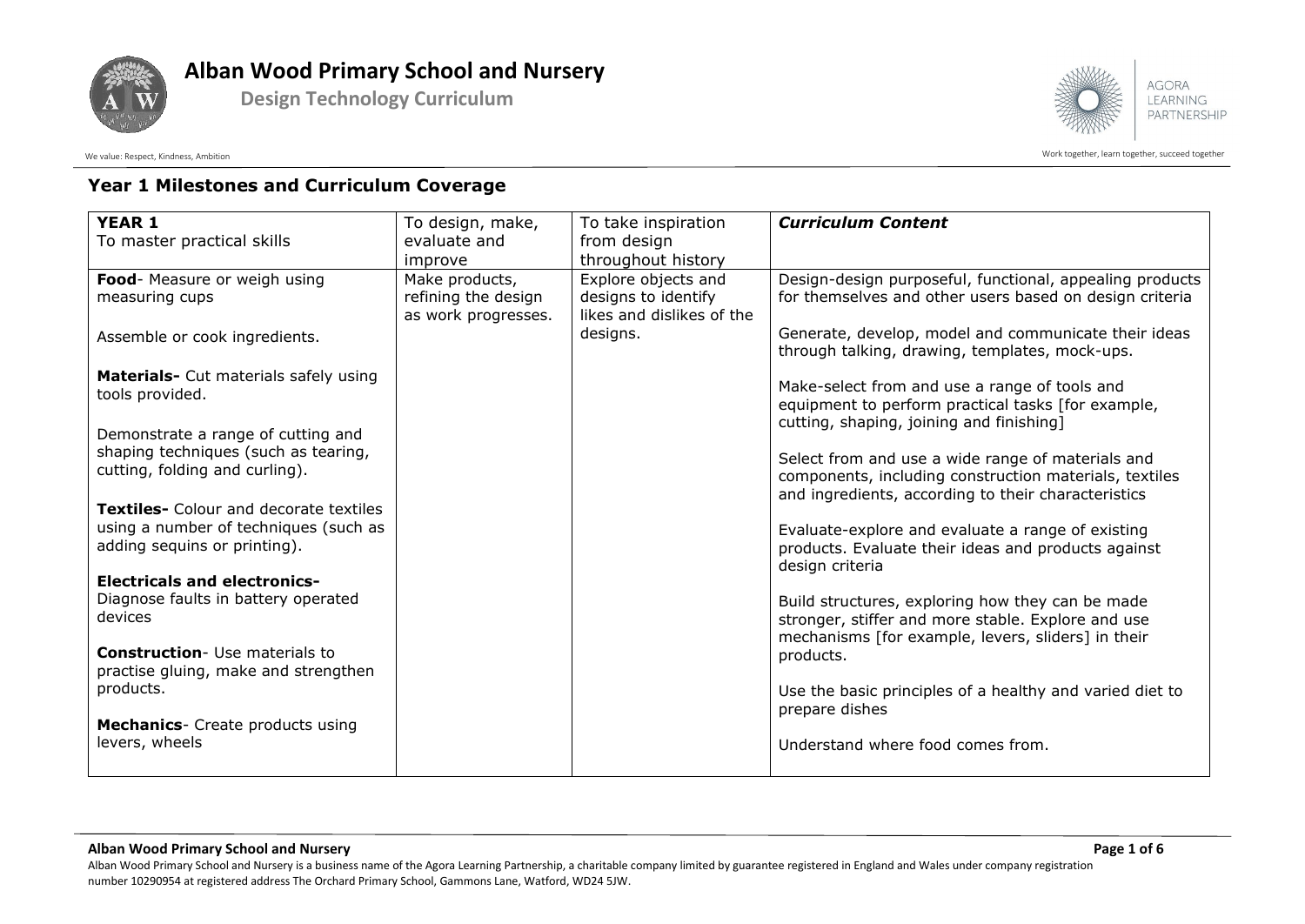

**Design Technology Curriculum**



**AGORA LEARNING** PARTNERSHIP

Work together, learn together, learn together, succeed together

### **Year 2 Milestones and Curriculum Coverage**

| Y2 To master practical skills                      | To design,                       | To take inspiration  | <b>Curriculum Content</b>                                                                                               |
|----------------------------------------------------|----------------------------------|----------------------|-------------------------------------------------------------------------------------------------------------------------|
|                                                    | make, evaluate                   | from design          |                                                                                                                         |
|                                                    | and improve                      | throughout history   |                                                                                                                         |
| Food-Cut, peel or grate ingredients                | Design products                  | Suggest improvements | Design-design purposeful, functional, appealing products for                                                            |
| safely and hygienically.<br>use electronic scales. | that have a clear                | to existing designs. | themselves and other users based on design criteria.                                                                    |
|                                                    | purpose and an<br>intended user. | <b>SPRING</b>        | Generate, develop, model and communicate their ideas                                                                    |
| <b>Materials-Measure and mark out to the</b>       |                                  |                      | through talking, drawing, templates, mock-ups and, where                                                                |
| nearest centimetre.                                |                                  | Explore how products | appropriate, information and communication technology                                                                   |
| Demonstrate a range of joining                     | Use software to<br>design.       | have been created.   |                                                                                                                         |
| techniques (such as gluing, hinges or              |                                  |                      | Make-select from and use a range of tools and equipment to                                                              |
| combining materials to strengthen).                |                                  |                      | perform practical tasks [for example, cutting, shaping, joining                                                         |
|                                                    |                                  |                      | and finishing]                                                                                                          |
| Textiles-Shape textiles using templates.           |                                  |                      |                                                                                                                         |
| Join textiles using running stitch.                |                                  |                      | Select from and use a wide range of materials and                                                                       |
|                                                    |                                  |                      | components, including construction materials, textiles and                                                              |
| <b>Electricals and electronics- Diagnose</b>       |                                  |                      | ingredients, according to their characteristics                                                                         |
| faults in battery operated devices (such           |                                  |                      |                                                                                                                         |
| as low battery, water damage or battery            |                                  |                      | Evaluate-explore and evaluate a range of existing products.                                                             |
| terminal damage).                                  |                                  |                      |                                                                                                                         |
| <b>Computing-Model designs using</b>               |                                  |                      | Evaluate their ideas and products against design criteria<br>Build structures, exploring how they can be made stronger, |
| software.                                          |                                  |                      | stiffer and more stable.                                                                                                |
|                                                    |                                  |                      |                                                                                                                         |
| <b>Construction-</b> Use materials to practise     |                                  |                      | Explore and use mechanisms [for example wheels and axles],                                                              |
| drilling, screwing, and nailing materials          |                                  |                      | in their products.                                                                                                      |
|                                                    |                                  |                      |                                                                                                                         |
| <b>Mechanics-</b> Create products using            |                                  |                      |                                                                                                                         |
| winding mechanisms.                                |                                  |                      |                                                                                                                         |

**Alban Wood Primary School and Nursery Page 2 of 6**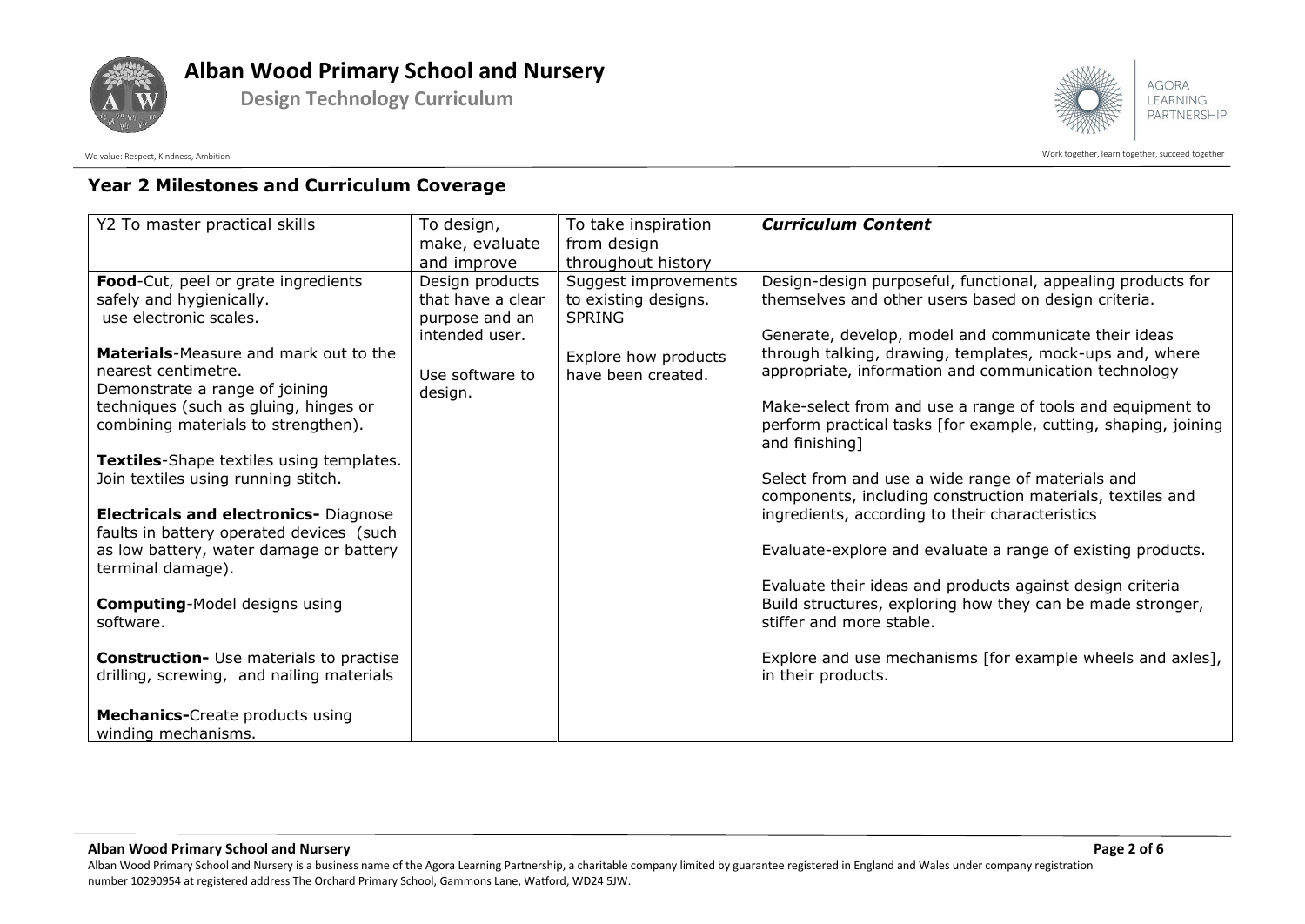

**Design Technology Curriculum**



Work together, learn together, learn together, succeed together

### **Year 3 Milestones and Curriculum Coverage**

| Y3 To master practical skills                                                                                                                                                                                                                                                                                                                                                                                                                                                                                                                         | To design, make,<br>evaluate and                                                                                                                                               | To take inspiration                                                                                                                                                                         | <b>Curriculum Content</b>                                                                                                                                                                                                                                                                                                                                                                                                                                                                                                                                                                                                                                                                                                                                                                                                                                                                                                                                                                                      |
|-------------------------------------------------------------------------------------------------------------------------------------------------------------------------------------------------------------------------------------------------------------------------------------------------------------------------------------------------------------------------------------------------------------------------------------------------------------------------------------------------------------------------------------------------------|--------------------------------------------------------------------------------------------------------------------------------------------------------------------------------|---------------------------------------------------------------------------------------------------------------------------------------------------------------------------------------------|----------------------------------------------------------------------------------------------------------------------------------------------------------------------------------------------------------------------------------------------------------------------------------------------------------------------------------------------------------------------------------------------------------------------------------------------------------------------------------------------------------------------------------------------------------------------------------------------------------------------------------------------------------------------------------------------------------------------------------------------------------------------------------------------------------------------------------------------------------------------------------------------------------------------------------------------------------------------------------------------------------------|
|                                                                                                                                                                                                                                                                                                                                                                                                                                                                                                                                                       | improve                                                                                                                                                                        | throughout history                                                                                                                                                                          |                                                                                                                                                                                                                                                                                                                                                                                                                                                                                                                                                                                                                                                                                                                                                                                                                                                                                                                                                                                                                |
| Food- Prepare ingredients<br>hygienically using appropriate<br>utensils.<br>Follow a recipe.<br><b>Materials- Cut materials</b><br>accurately and safely<br>by selecting appropriate tools.<br>Measure and mark out to the<br>nearest millimetre.<br>Select appropriate joining<br>techniques.<br><b>Textiles-Join textiles with</b><br>appropriate stitching.<br>Select the most appropriate<br>techniques to decorate textiles<br>including dyeing).<br><b>Computing-Control and monitor</b><br>models using software designed<br>for this purpose. | Design with<br>purpose by<br>identifying oppor<br>tunities to<br>design.<br>Make products<br>by working<br>efficiently<br>(such as by<br>carefully<br>selecting<br>materials). | from design<br>Identify some of<br>the great<br>designers in all of<br>the areas of study<br>(including<br>pioneers<br>in horticultural<br>techniques) to<br>generate ideas<br>for designs. | Design: Use research and develop design criteria to inform the design of<br>innovative, functional, appealing products that are fit for purpose, aimed at<br>particular individuals or groups<br>Generate, develop, model and communicate their ideas through discussion,<br>annotated sketches, prototypes, pattern pieces<br>Make: select from and use a wider range of tools and equipment to perform<br>practical tasks [for example, cutting, shaping, joining and finishing],<br>accurately<br>Select from and use a wider range of materials and components, including<br>construction materials, textiles and ingredients, according to their functional<br>properties and aesthetic qualities<br>Evaluate: investigate and analyse a range of existing products<br>Evaluate their ideas and products against their own design criteria and<br>consider the views of others to improve their work<br>Understand how key events and individuals in design and technology have<br>helped shape the world |
| <b>Construction-</b> Strengthen<br>materials using suitable<br>techniques.                                                                                                                                                                                                                                                                                                                                                                                                                                                                            |                                                                                                                                                                                |                                                                                                                                                                                             | Apply their understanding of how to strengthen, stiffen and reinforce more<br>complex structures. Understand and use mechanical systems in their products<br>[for example, levers and linkages]                                                                                                                                                                                                                                                                                                                                                                                                                                                                                                                                                                                                                                                                                                                                                                                                                |
|                                                                                                                                                                                                                                                                                                                                                                                                                                                                                                                                                       |                                                                                                                                                                                |                                                                                                                                                                                             | Understand and apply the principles of a healthy and varied diet.                                                                                                                                                                                                                                                                                                                                                                                                                                                                                                                                                                                                                                                                                                                                                                                                                                                                                                                                              |

**Alban Wood Primary School and Nursery Page 3 of 6**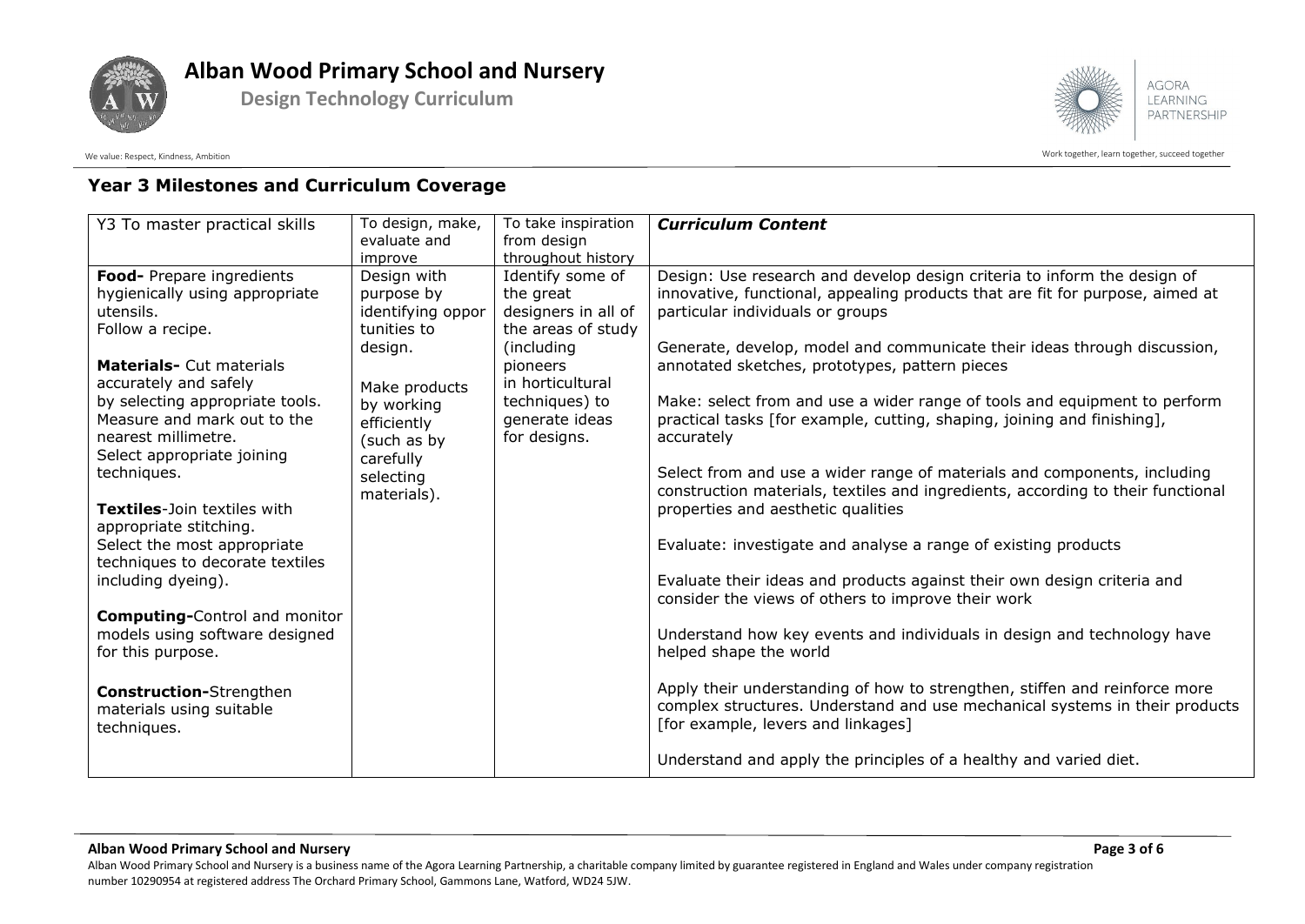

**Design Technology Curriculum**





Work together, learn together, learn together, succeed together

### **Year 4 Milestones and Curriculum Coverage**

| Y4 To master practical skills           | To design,       | To take     | <b>Curriculum Content</b>                                                                                                                                   |
|-----------------------------------------|------------------|-------------|-------------------------------------------------------------------------------------------------------------------------------------------------------------|
|                                         | make,            | inspiration |                                                                                                                                                             |
|                                         | evaluate         | from design |                                                                                                                                                             |
|                                         | and              | throughout  |                                                                                                                                                             |
|                                         | improve          | history     |                                                                                                                                                             |
| Food- Measure ingredients to the        | Refine           | Improve     | Design: Use research and develop design criteria to inform the design of innovative,                                                                        |
| nearest gram accurately. Assemble       | work and         | upon        | functional, appealing products that are fit for purpose, aimed at particular individuals                                                                    |
| or cook ingredients (controlling        | techniques       | existing    | or groups                                                                                                                                                   |
| the temperature of the oven or          | as               | designs,    |                                                                                                                                                             |
| hob, if cooking).                       | work progr       | giving      | Generate, develop, model and communicate their ideas through discussion,                                                                                    |
|                                         | esses,           | reasons for | annotated sketches, prototypes, pattern pieces                                                                                                              |
| <b>Materials-Apply appropriate</b>      | continually      | choices.    |                                                                                                                                                             |
| cutting and shaping techniques          | evaluating       |             | Make: select from and use a wider range of tools and equipment to perform practical                                                                         |
| that include cuts within                | the              | Disassemble | tasks [for example, cutting, shaping, joining and finishing], accurately                                                                                    |
| the perimeter of the material (such     | product de       | products to |                                                                                                                                                             |
| as slots or cut outs).                  | sign.            | understand  | Select from and use a wider range of materials and components, including<br>construction materials, textiles and ingredients, according to their functional |
| <b>Textiles-Understand the need for</b> |                  | how they    | properties and aesthetic qualities                                                                                                                          |
| a seam allowance.                       | Use              | work.       |                                                                                                                                                             |
|                                         | software         |             | Evaluate: investigate and analyse a range of existing products                                                                                              |
| <b>Electricals and electronics-</b>     | to design<br>and |             |                                                                                                                                                             |
| create series and parallel circuits     | represent        |             | Evaluate their ideas and products against their own design criteria and consider the                                                                        |
|                                         | product de       |             | views of others to improve their work. Understand how key events and individuals in                                                                         |
| <b>Construction-choose suitable</b>     | signs.           |             | design and technology have helped shape the world                                                                                                           |
| techniques to construct products or     |                  |             | Apply their understanding of how to strengthen, stiffen and reinforce more complex                                                                          |
| to repair items.                        |                  |             | structures. Understand and use mechanical systems in their products [for example,                                                                           |
|                                         |                  |             | gears]                                                                                                                                                      |
| <b>Mechanics-use scientific</b>         |                  |             |                                                                                                                                                             |
| knowledge of the transference of        |                  |             | Understand and apply the principles of a healthy and varied diet                                                                                            |
| forces to choose appropriate            |                  |             |                                                                                                                                                             |
| mechanisms for a product (such as       |                  |             | Prepare and cook a variety of predominantly savoury dishes using a range of cooking                                                                         |
| levers, winding mechanisms,             |                  |             | techniques                                                                                                                                                  |
| pulleys and gears).                     |                  |             |                                                                                                                                                             |

#### **Alban Wood Primary School and Nursery Page 4 of 6**

Alban Wood Primary School and Nursery is a business name of the Agora Learning Partnership, a charitable company limited by guarantee registered in England and Wales under company registration number 10290954 at registered address The Orchard Primary School, Gammons Lane, Watford, WD24 5JW.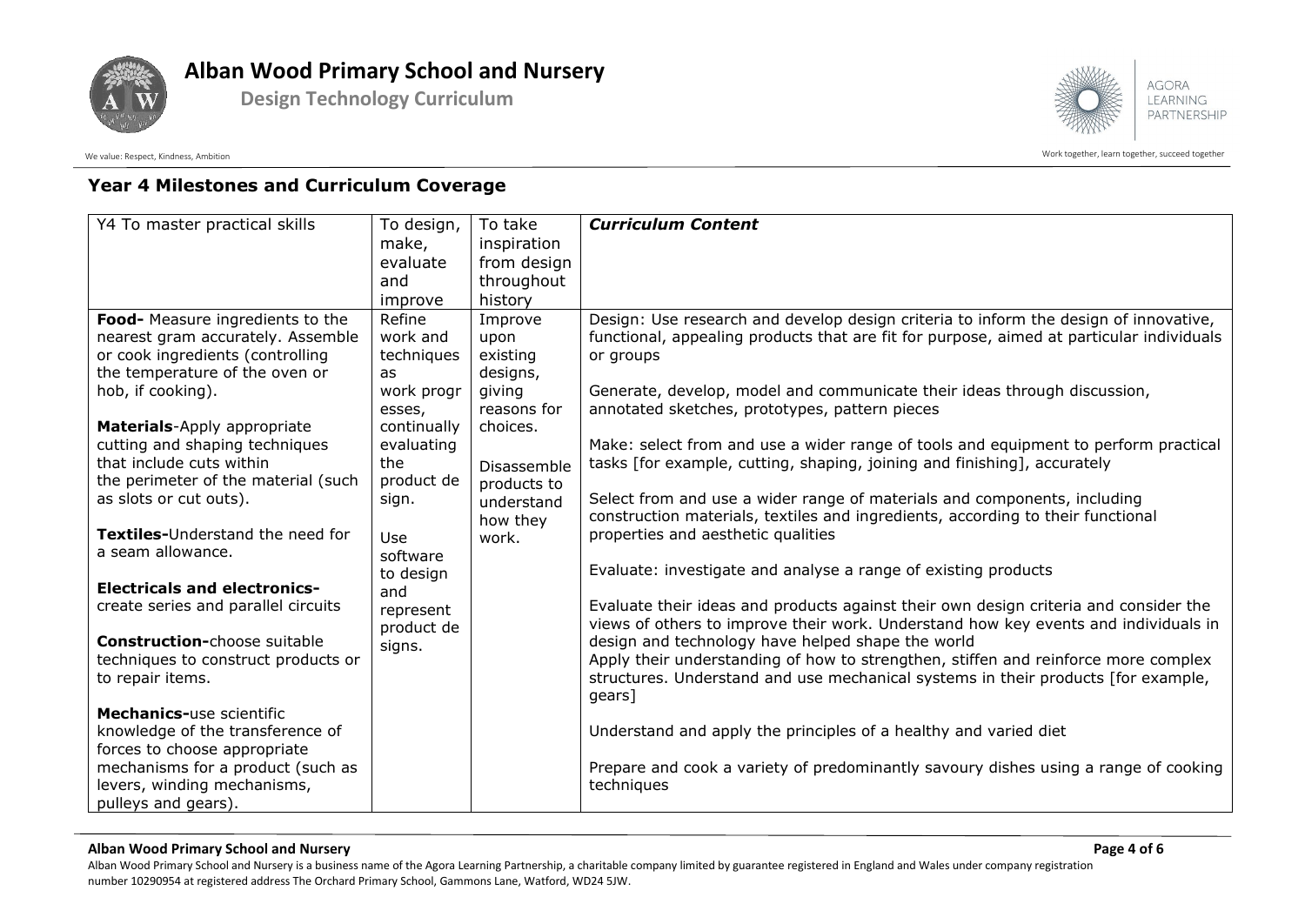

**Design Technology Curriculum**



**AGORA LEARNING** PARTNERSHIP

Work together, learn together, learn together, succeed together

### **Year 5 Milestones and Curriculum Coverage**

| Y5 To master practical skills                                                                                                                                                                                                                                                                                                                                                                                                                                                          | To design,                                                                                                                                                                                                                                   | To take                                                                                                                                                                                                                     | <b>Curriculum Content</b>                                                                                                                                                                                                                                                                                                                                                                                                                                                                                                                                                                                                                                                                                                                                                                                                                                                                                                                           |
|----------------------------------------------------------------------------------------------------------------------------------------------------------------------------------------------------------------------------------------------------------------------------------------------------------------------------------------------------------------------------------------------------------------------------------------------------------------------------------------|----------------------------------------------------------------------------------------------------------------------------------------------------------------------------------------------------------------------------------------------|-----------------------------------------------------------------------------------------------------------------------------------------------------------------------------------------------------------------------------|-----------------------------------------------------------------------------------------------------------------------------------------------------------------------------------------------------------------------------------------------------------------------------------------------------------------------------------------------------------------------------------------------------------------------------------------------------------------------------------------------------------------------------------------------------------------------------------------------------------------------------------------------------------------------------------------------------------------------------------------------------------------------------------------------------------------------------------------------------------------------------------------------------------------------------------------------------|
|                                                                                                                                                                                                                                                                                                                                                                                                                                                                                        | make,                                                                                                                                                                                                                                        | inspiration from                                                                                                                                                                                                            |                                                                                                                                                                                                                                                                                                                                                                                                                                                                                                                                                                                                                                                                                                                                                                                                                                                                                                                                                     |
|                                                                                                                                                                                                                                                                                                                                                                                                                                                                                        | evaluate                                                                                                                                                                                                                                     | design                                                                                                                                                                                                                      |                                                                                                                                                                                                                                                                                                                                                                                                                                                                                                                                                                                                                                                                                                                                                                                                                                                                                                                                                     |
|                                                                                                                                                                                                                                                                                                                                                                                                                                                                                        | and                                                                                                                                                                                                                                          | throughout                                                                                                                                                                                                                  |                                                                                                                                                                                                                                                                                                                                                                                                                                                                                                                                                                                                                                                                                                                                                                                                                                                                                                                                                     |
|                                                                                                                                                                                                                                                                                                                                                                                                                                                                                        | improve                                                                                                                                                                                                                                      | history                                                                                                                                                                                                                     |                                                                                                                                                                                                                                                                                                                                                                                                                                                                                                                                                                                                                                                                                                                                                                                                                                                                                                                                                     |
| Food-Understand the importance of correct storage and<br>handling of ingredients (using knowledge of micro-<br>organisms). Measure accurately and calculate ratios<br>of ingredients to scale up or down from a recipe.<br>Demonstrate a range of baking and cooking techniques.<br>Materials-Cut materials with precision and refine<br>the finish with appropriate tools (such as sanding wood<br>after cutting or a more precise scissor cut after roughly<br>cutting out a shape). | Design with<br>the user in<br>mind,<br>motivated<br>by the<br>service a<br>product will<br>offer<br>(rather)<br>than simply<br>for profit).<br>Make<br>products<br>through<br>stages<br>of prototyp<br>es, making<br>continual<br>refinement | Combine<br>elements of<br>design from a<br>range<br>of inspirational<br>designers<br>throughout<br>history, giving<br>reasons for<br>choices.<br>Create innovative<br>designs that<br>improve<br>upon existing<br>products. | Design: Use research and develop design criteria to inform the<br>design of innovative, functional, appealing products that are fit for<br>purpose, aimed at particular individuals or groups. Generate,<br>develop, model and communicate their ideas through discussion,<br>annotated sketches, cross-sectional and exploded diagrams,<br>prototypes.<br>Make: select from and use a wider range of tools and equipment to<br>perform practical tasks [for example, cutting, shaping, joining and<br>finishing], accurately. Select from and use a wider range of materials<br>and components, including construction materials, textiles and<br>ingredients, according to their functional properties and aesthetic<br>qualities<br>Evaluate: investigate and analyse a range of existing products.<br>Evaluate their ideas and products against their own design criteria<br>and consider the views of others to improve their work. Understand |
| Textiles-Create objects (such as a cushion) that employ<br>a seam allowance. Join textiles with a combination of<br>stitching techniques (such as back stitch for seams and<br>running stitch to attach decoration).                                                                                                                                                                                                                                                                   |                                                                                                                                                                                                                                              |                                                                                                                                                                                                                             |                                                                                                                                                                                                                                                                                                                                                                                                                                                                                                                                                                                                                                                                                                                                                                                                                                                                                                                                                     |
| <b>Computing-</b> Write code to control and monitor models or<br>products.                                                                                                                                                                                                                                                                                                                                                                                                             |                                                                                                                                                                                                                                              |                                                                                                                                                                                                                             |                                                                                                                                                                                                                                                                                                                                                                                                                                                                                                                                                                                                                                                                                                                                                                                                                                                                                                                                                     |
| <b>Construction-</b> Develop a range of practical skills to<br>create products (such as cutting, drilling and screwing,<br>nailing, gluing, filling and sanding).                                                                                                                                                                                                                                                                                                                      | s.                                                                                                                                                                                                                                           |                                                                                                                                                                                                                             | more complex structures. Understand and use mechanical systems in<br>their products [for example, pulleys, cams]<br>Understand seasonality, and know where and how a variety of                                                                                                                                                                                                                                                                                                                                                                                                                                                                                                                                                                                                                                                                                                                                                                     |
| Mechanics-Convert rotary motion to linear using cams.                                                                                                                                                                                                                                                                                                                                                                                                                                  |                                                                                                                                                                                                                                              |                                                                                                                                                                                                                             | ingredients are grown, reared, caught and processed.                                                                                                                                                                                                                                                                                                                                                                                                                                                                                                                                                                                                                                                                                                                                                                                                                                                                                                |